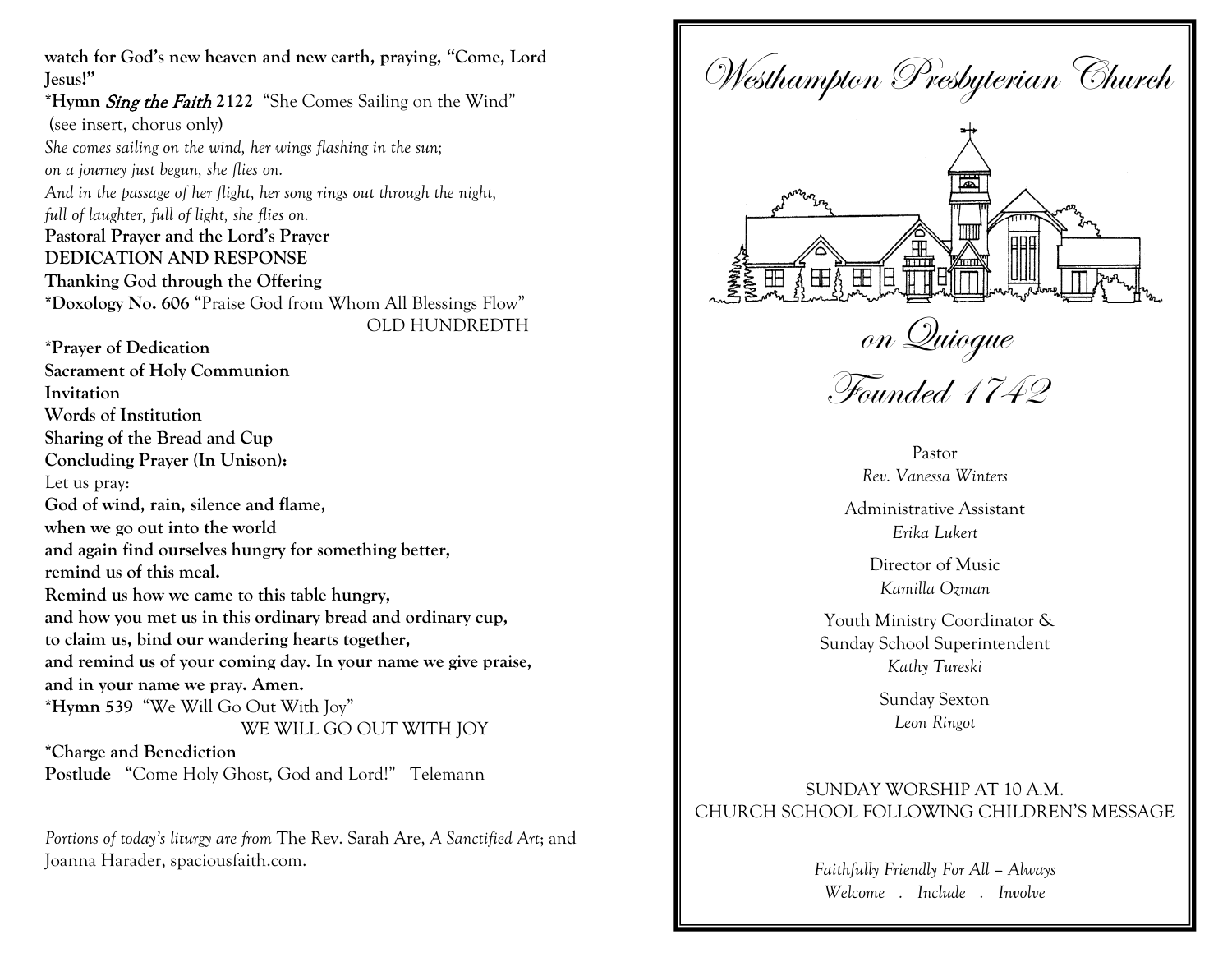#### Pentecost June 5, 2022

#### **PREPARATION**

**Silent Meditation** Romans 8:14 *For all who are led by the Spirit of God are children of God.* **Prelude** No. 7 from Vesper Voluntaries Elgar **Greetings and Announcements Ringing of the Bell Introit** "Worship God With Music" N. Sleeth **\*Call to Worship (In Unison)** God of wind and fire, **when you send your Spirit, we are created anew.** God of mighty oceans and still waters, **when we receive your baptism, we are born anew.** God of bread and wine, **when we eat at your table, we are nourished anew.** So pour out your Spirit **Let sacred waters flow** Fill us with holy food. **May our hearts and our hands be open wide to receive your gifts of life. \*Hymn 284** "Holy Spirit, Come to Us" (sung twice) TUI AMORIS IGNEM

#### **CONFESSION AND PARDON**

**\*Responsive Prayer of Confession** God of wind and flame, you call us to be your voices in this world **and we stay silent.** You call us to be your hands in this world **and we keep them hidden.** You call us to be your feet in this world **and we go our own way.** When we meet those who are doubting **and say nothing, forgive us.** When we meet those who need your touch **and do nothing, forgive us.** When we are called to take up your cross **and carry nothing, forgive us.**

Breathe new life into us; bring freedom to our lives that we might declare with heart and soul and voice **that you are our Lord and our God.** *(time of silence)* Amen. **\*Assurance of Pardon \*Response of Praise No. 581** *Gloria Patri* **\*Exchange of Christ's Peace** L: The peace of Christ be with you. **P: And also with you. HEARING THE WORD OF GOD Children's Sermon**  *The Congregation sings Jesus Loves Me! vs. 1 (Children and Youth are excused for Church School following the baptisms.)*  **Sacrament of Baptism** *We celebrate the Sacrament of Baptism for Frances Martuscello & Amelia Ganguzza. We officially welcome them into the family and Christian fellowship of our congregation today.*  **Anthem** "Come Down O Love Divine" Leavitt **Scripture Readings** Genesis 1:1-3, Joel 2:27-28, Luke 1:46-48, 52-53, Matthew 3:13-17, Acts 2:1-5 **Sermon** Rev. Kate Jones Calone and the Westhampton Presbyterian Church Choir **\*Affirmation of Faith We trust in God the Holy Spirit, everywhere the giver and renewer of life. The Spirit justifies us by grace through faith, sets us free to accept ourselves and to love God and neighbor, and binds us together with all believers in the one body of Christ, the Church. The same Spirit who inspired the prophets and apostles rules our faith and life in Christ through Scripture, engages us through the Word proclaimed, claims us in the waters of baptism, feeds us with the bread of life and the cup of salvation, and calls women and men to all ministries of the church. In a broken and fearful world the Spirit gives us courage to pray without ceasing, to witness among all peoples to Christ as Lord and Savior, to unmask idolatries in Church and culture, to hear the voices of peoples long silenced, and to work with others for justice, freedom, and peace. In gratitude to God, empowered by the Spirit, we strive to serve Christ in our daily tasks and to live holy and joyful lives, even as we**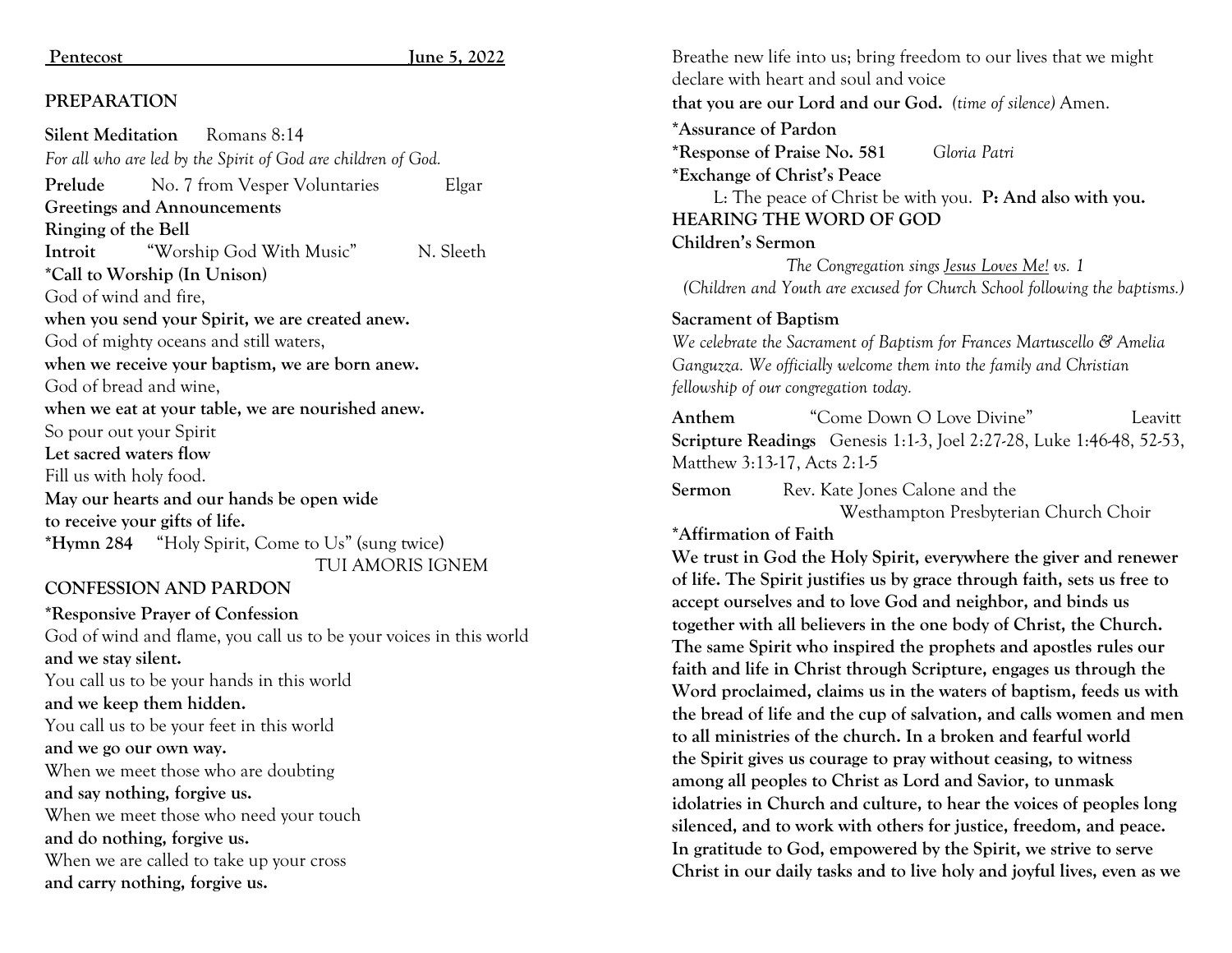#### THIS WEEK'S CALENDAR June 5-12, 2022

| TODAY                                               | Day of Pentecost – Sacrament of Baptism<br>Rev. Kate Jones Calone |
|-----------------------------------------------------|-------------------------------------------------------------------|
| 10:00 AM                                            | Worship followed by Coffee Hour                                   |
| 11:15 AM                                            | Choir Rehearsal                                                   |
| 3:00 PM                                             | Preschool Graduation                                              |
| <b>TUESDAY</b><br>$6:00-7:30 \text{ PM}$<br>7:00 PM | East End Hospice Adult Bereavement Group<br>Deacons Meeting       |
| THURSDAY<br>8:30 AM<br><b>FRIDAY</b>                | Tour with Janet Hann, see announcement                            |
| 5:00-7:00 PM                                        | <b>Boy Scouts</b>                                                 |
| <b>NEXT SUNDAY</b>                                  | Trinity Sunday - Choir Recognition<br>Rev. Kate Jones Calone      |
| 10:00 AM                                            | Worship followed by Annual Church Picnic<br>in the field          |
| 11:15 AM                                            | Choir Rehearsal<br>444                                            |

#### *Pastoral Care*

While Rev. Winters is on leave, Rev. Kate Jones Calone will be available in the office on Wednesdays, May through the end of July from 10am-1pm. She will join us in worship through the end of July. Contact information: (cell)646-823-7158 Email: katejonescalone@gmail.com

-All Bulletin announcements must be received to the office by Wednesday each week to be included in the Sunday bulletin.

-Tidings Articles are due on the 15th each month to be included in the monthly newsletter.

# *We welcome you as we would welcome Christ Himself!*

## ANNOUNCEMENTS for June 5, 2022

**\*Please record your name in the pew pad or sign the guest book so that the church can stay connected with you.**

**\*Hymnals may be used during the service. Large print hymns as well as large print Bibles are available. Ask an usher for assistance. \*Large print bulletins have been created as a full page for easy reading. Ask an usher for assistance.**

**\*Prayer Concerns** 

**Recent: Robert Kreiger,** recovering from surgery (partner of Tony Thompson)**; Theresa Daley,** hospital (mother of Theresa Caponi**); Therese Comyns,** mother of Mary and John Hull's nephews, Conor and Dan**; Gene May,** hospital**; Marjorie Ridgeway,** home in a brace**; Madeline Hackworth,** Vern's mother**; Kevin Fitzgerald,** friend of Margery Qua**; Phyllis Styrzo;** home**; Raymond Hann,** Home**; Seamus Naughton,** home**; Robyn DeLorenzo,** Ruth Duvall's granddaughter**; Ralph Downs,** Hampton Center for Rehabilitation in Southampton**; Dee Dee Brumsey** (sister of a close friend of Pete Seidler); **Maureen Nelsen; Kimberly Rogers Murawski;** 

**Long Term: Dana Barrett,** friend of Nancy Miller; **John Lowe & Roberta Williams,** friends of Vern Hackworth**; Chelsey Carter Collins,** Southampton Care Center; **Dorothy Evans; Paul & Ellen Pfaff; Rev. John Kloepfer,** home**; Jay Sears**

## **Ushers**

*Janet Hann and Sharon Conway* **Communion Servers** *Judy Sprague and Cheryl Van Tuyle*

#### **Flowers**

*The chancel flowers this morning are given to the Glory of God in loving memory of our parents, Grace & George Haddad. Given by daughters, Christine Haddad and Jean Seyfert*